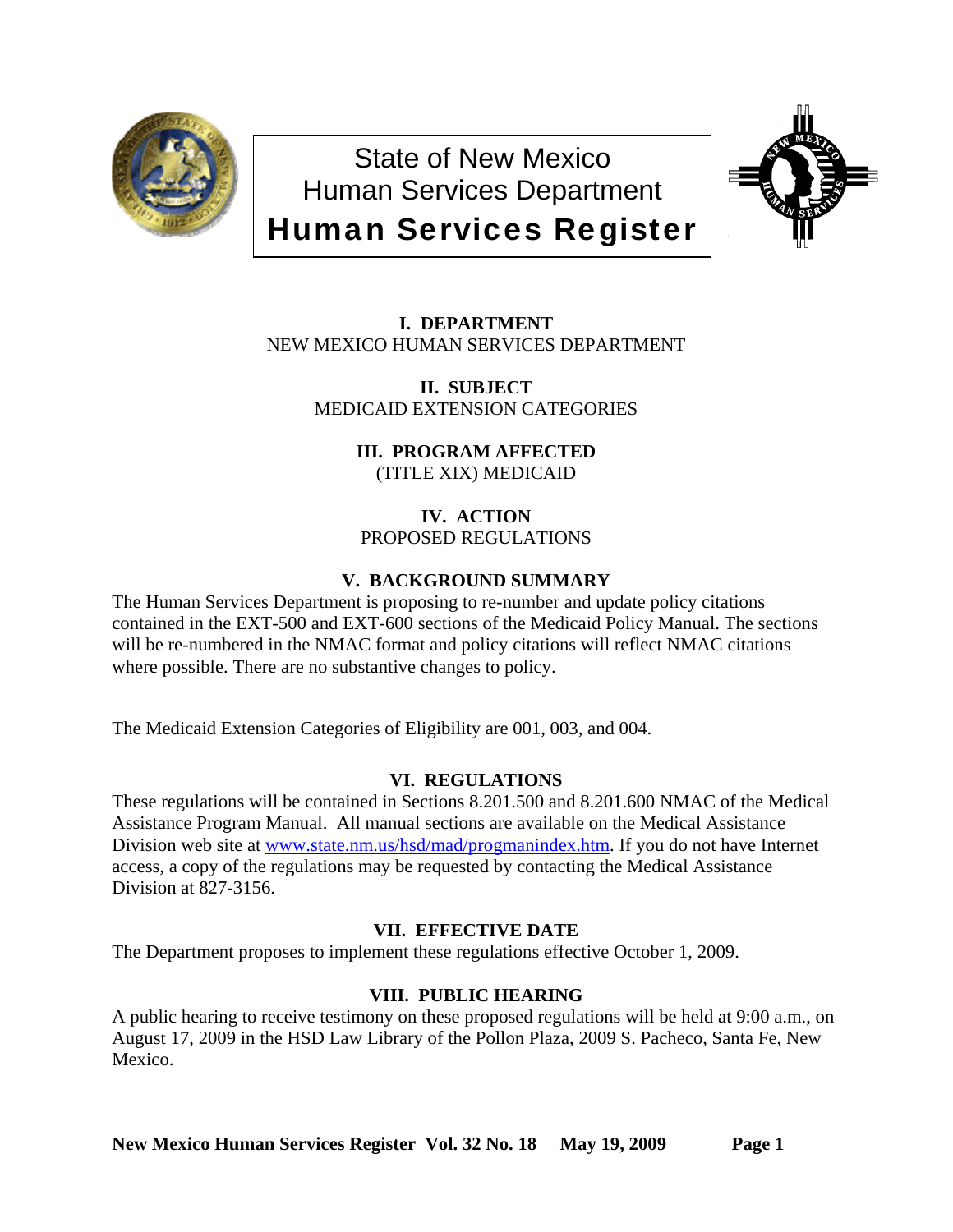If you are a person with a disability and you require this information in an alternative format or require a special accommodation to participate in the public hearing, please contact the Division toll free at 1-888-997-2583 and ask for extension 7-3156, in Santa Fe call 827-3156, or through the Department TDD system, 1-800-609-4833, in Santa Fe call 827-3184. The Department requests at least ten (10) days advance notice to provide requested alternative formats and special accommodations.

#### **IX. ADDRESS**

Interested persons may address written or recorded comments to:

Pamela S. Hyde, J.D., Secretary Human Services Department P.O. Box 2348 Santa Fe, New Mexico 87504-2348

These comments must be received no later than 5:00 PM on August 17, 2009. Written and recorded comments will be given the same consideration as oral comments made at the public hearing. Interested persons my also address comments via electronic mail to: [Magdalena.Romero@state.nm.us.](mailto:Magdalena.Romero@state.nm.us)

### **X. PUBLICATIONS**

Publication of these regulations approved by:

PAMELA S. HYDE, J.D., SECRETARY HUMAN SERVICES DEPARTMENT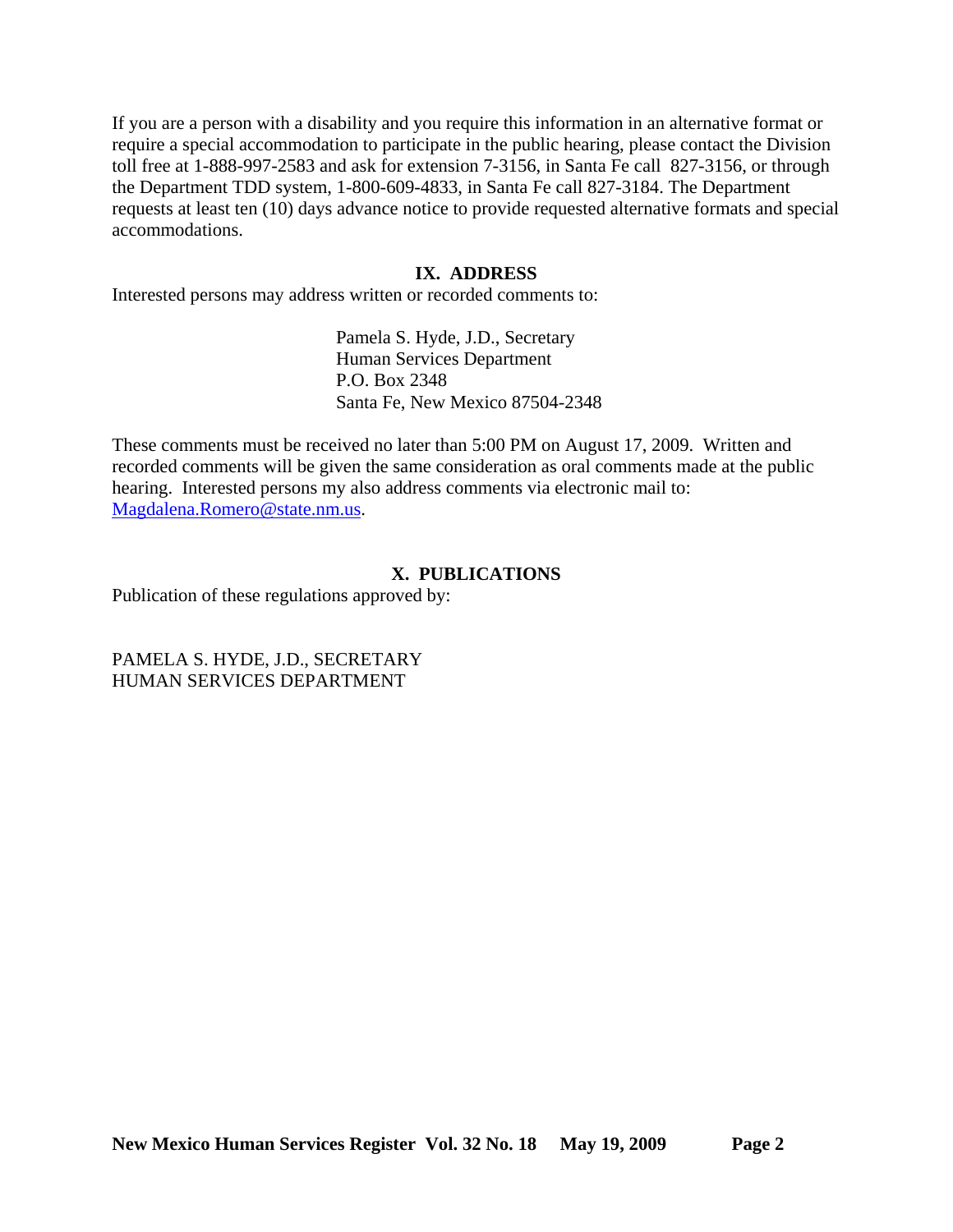#### **500 NEED DETERMINATION**

### **510 RESOURCE STANDARDS**

To be eligible for medicaid Extension, applicants/recipients must meet SSI resource standards. Recipients initially eligible for medicaid Extension under E01 status lose eligibility when their resources exceed the SSI resource maximum. See [Section SSI-510] 8.215.500.11 NMAC*, Resource Standards,* for information on exclusions, disregards, and countable resources.

### **515 RESOURCE TRANSFERS**

The Social Security Administration excluded transfer of resources as a factor of eligibility for non-institutionalized SSI recipients. Transfer of resources is not a factor for consideration in categories that use SSI methodology in the eligibility determination.

#### **520 INCOME STANDARDS**

To be eligible for medicaid Extension, an applicant/recipient must have countable income below the SSI FBR. See [Section SSI-520] Sections 8.215.500.18 NMAC, *Income,* through 8.215.500.22 NMAC, *Disregards,* for information on exclusions, disregards, and countable income.

## **522 COMPUTATION OF COLA DISREGARDS IN PICKLE AND 503 LEADS CASES**

An applicant/recipient's countable income, after exclusion of the Title II COLAs received following SSI termination, must be less than the current SSI Federal Benefit Rate (FBR).

To determine the total amount of the applicant/recipient's Title II COLAs received since the applicant/recipient lost SSI, the following calculation must be completed:

- 1. Divide the current Title II amount by the percentage amount of the previous year's COLA;
- 2. Repeat this calculation for each Title II COLA benefit received after the applicant lost SSI.

Computations are based on the previous year's COLA and previous benefit. See [Section MAD-520] 8.200.520.12 NMAC*, COLA Disregard Computation,* of 503 Leads and Pickle cases.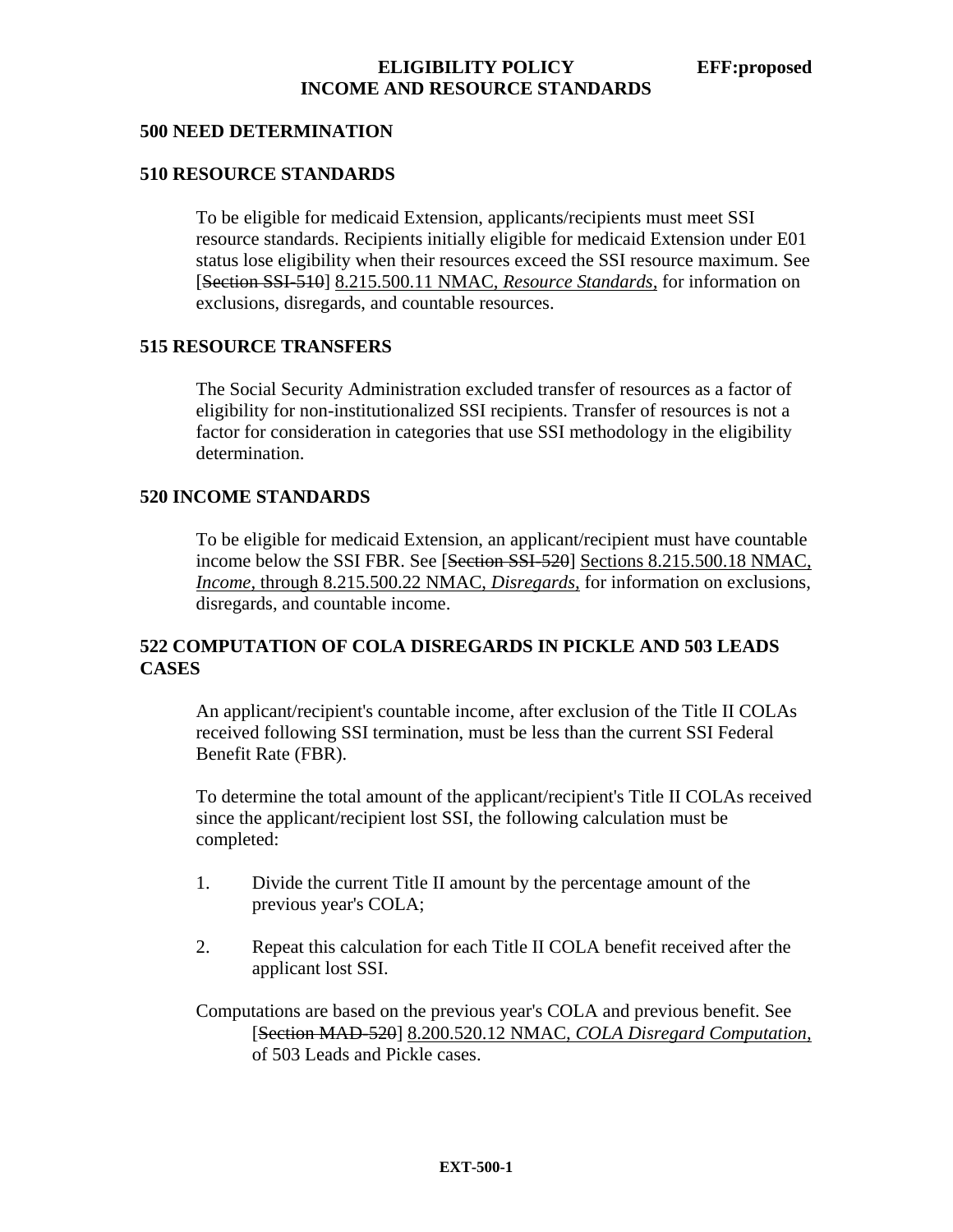## **ELIGIBILITY POLICY EFF:proposed INCOME AND RESOURCE STANDARDS**

- 3. When the last computation is completed, the result is the Title II benefit amount the applicant/recipient was receiving when he/she lost SSI;
- 4. Subtract this amount from the current Title II benefit amount. The result is the aggregate Title II COLAs the applicant/recipient received after losing SSI; and
- 5. Subtract the aggregate COLAs from the applicant/recipient's countable income to determine if the income is below the current SSI FBR.

If the resulting income is below the current SSI FBR, and the applicant/recipient meets all other requirements for SSI, he/she is eligible for medicaid Extension.

# **523 DEEMED INCOME**

If an applicant/recipient is a minor who lives with a parent(s), deemed income from the parent(s) must be considered.

If an applicant/recipient is married and lives with a spouse, deemed income from the spouse must be considered. See [Section SSI-523] 8.215.500.21 NMAC*, Deemed Income,* for information on deemed income.

If an applicant/recipient has a spouse or parent who receives Title II benefits, all COLAs received by the spouse/parent since the applicant/recipient lost SSI are deducted from the spouse/parent's income before it is deemed to the applicant/recipient.

### **[526 COUNTABLE INCOME**

Any other countable income received by an applicant/recipient must be included in the calculation of countable income. See Section SSI-526, SUPPLEMENTAL SECURITY INCOME METHODOLOGY for information on countable income and income guidelines for applicant/recipient couples.

The first twenty dollars (\$20) of income of countable income received in a month is disregarded. Only one twenty dollar (\$20) disregard is allowed for determination of eligibility for an applicant/recipient couple.]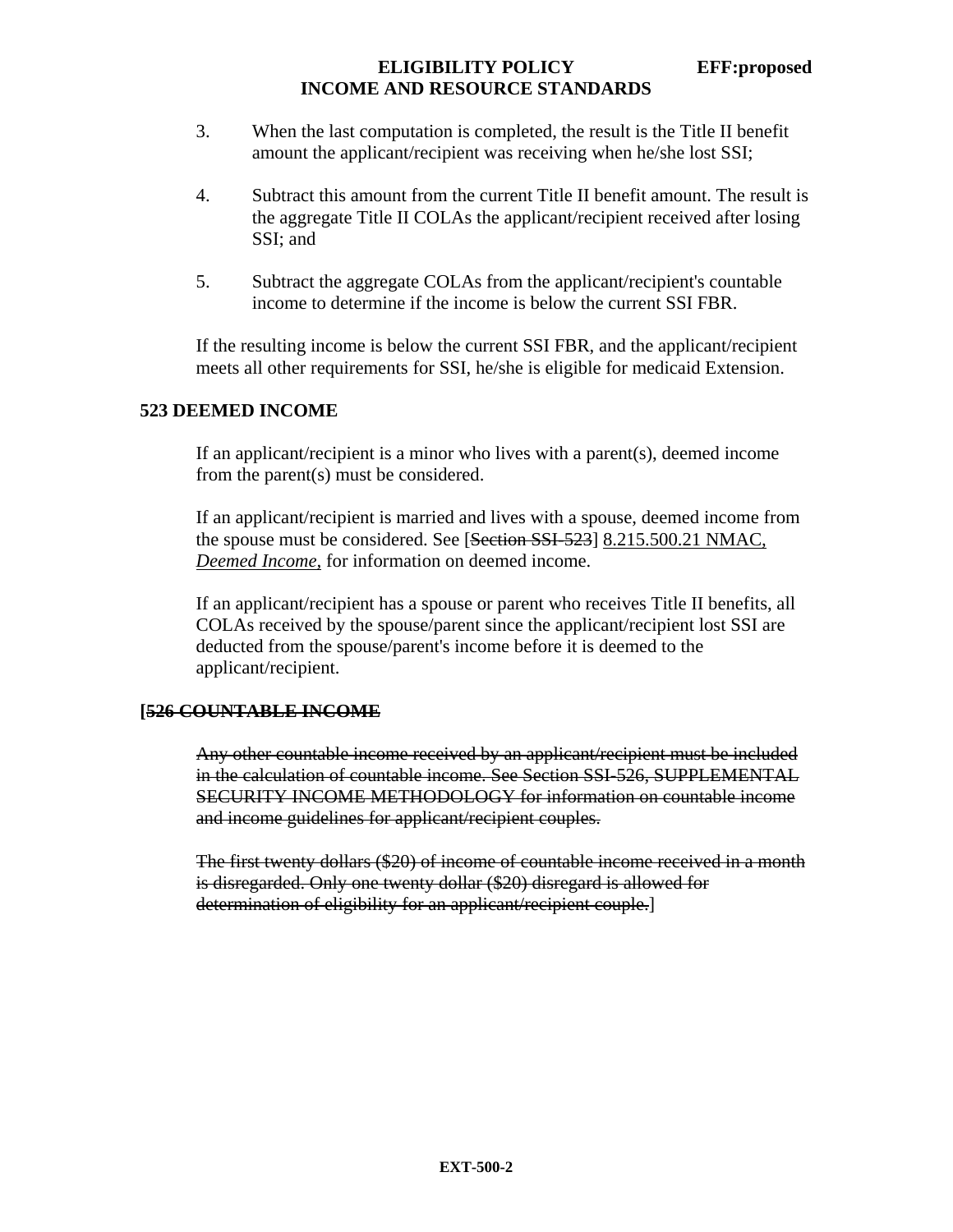#### **600 BENEFIT DESCRIPTION**

Applicants/recipients of Medicaid Extension receive the full range of Medicaidcovered services. [2-1-95]

### **620 BENEFIT DETERMINATION**

Application for the Medicaid Extension is made on the assistance application form.

Applications must be acted on and notice sent to the applicant of the action taken within forty-five (45) days after the date of application.

503 [Lend] Lead cases, Disabled Adult Child (DACs), and Ping-pongs, nonpayment SSI Status (E01), SSI Child cases, and SSI Extension cases do not require a separate application for initial processing.

[2-1-95, 4-30-98]

## **623 INITIAL BENEFITS**

When an eligibility determination is made, notice of the approval or denial is sent to the applicant. If the application is denied, this notice includes the reason for the denial and an explanation of rights to an administrative hearing. [2-1-95]

### **624 ONGOING BENEFITS**

A periodic review is completed at least every twelve (12) months. [2-1-95]

### **625 SSI RETROACTIVE BENEFIT COVERAGE**

Up to three (3) months of retroactive Medicaid coverage can be furnished to applicants who have received Medicaid-covered services during the retroactive period and would have met applicable eligibility criteria had they applied during the three (3) months prior to the month of application [42 CFR § 435.914]. [2-1-95]

#### **625.1 Application for Retroactive Benefit Coverage**

Application for retroactive Medicaid can be made by checking "yes" in the

### **EXT-600-** 1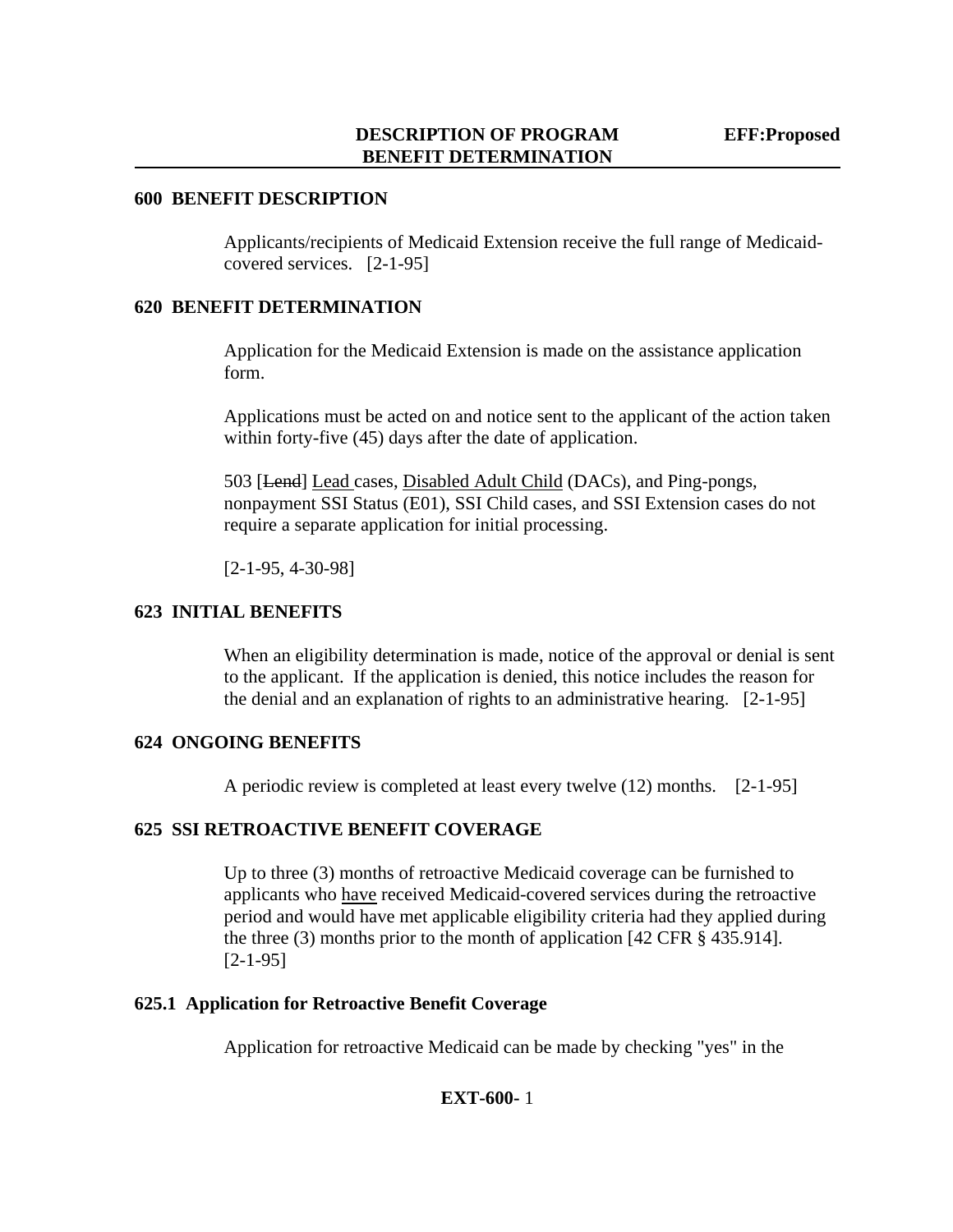"Application for Retroactive Medicaid Payments" box on the Application/Redetermination of Eligibility for Medical Assistance [(MAD 381)] form or by checking "yes" to the question on "Does anyone in your household have unpaid medical expenses in the last three (3) months?" on the Application for Assistance [<del>(ISD 100 S</del>)] form.

Applications for retroactive SSI Medicaid benefits for recipients of Supplemental Security Income (SSI) must be made by 180 days from the date of approval for SSI. Medicaid-covered services which were furnished more than two (2) years prior to approval are not covered.

[2-1-95]

# **625.2 Approval Requirements**

To establish retroactive eligibility, the [ISS] ISD worker must verify that all conditions of eligibility were met for each of the three (3) retroactive months and that the applicant received Medicaid-covered services. Eligibility for each month is approved or denied on its own merits.

**625.21 Applicable Benefit Rate** The Federal Benefit Rate (FBR) in effect during the retroactive months based on the applicant's living arrangements is applicable for retroactive Medicaid eligibility determinations. See [MAD-520, INCOME STANDARDS] 8.200.520.13 NMAC . If the applicant's countable income in a given month [exceed] exceeds the applicable FBR, the applicant is not eligible for retroactive Medicaid for that month. If the countable income is less that the FBR, the applicant is eligible on the factor of income for that month.

A separate determination must be made for each of the three (3) months in the retroactive period.

**625.22 Disability Determination Required** If a determination is needed of the date of onset of blindness or disability, the [ISS] ISD worker must send a Referral to Disability Determination Services (ISD 305) to the Disability Determination Unit.

[2-1-95]